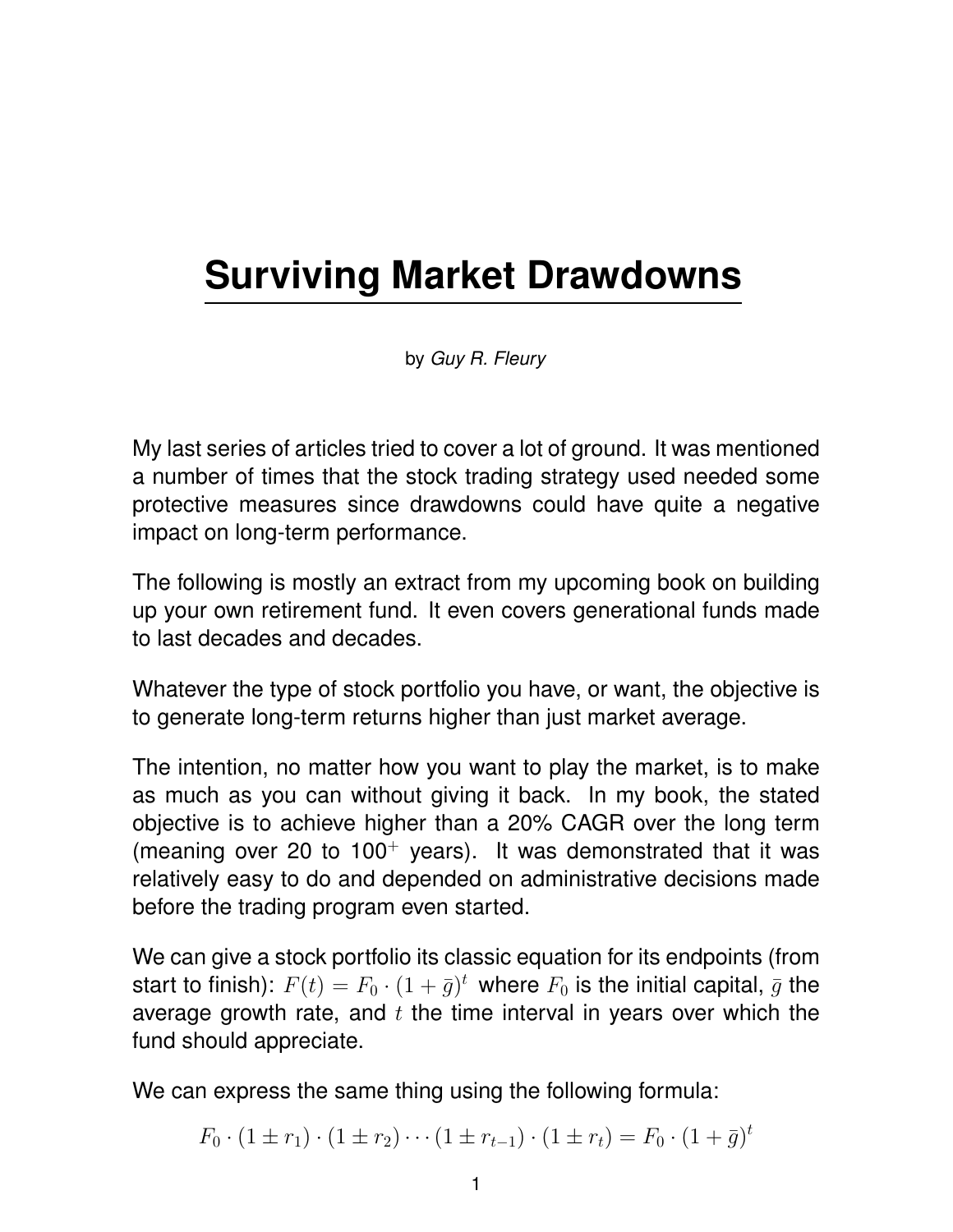where the total return depends on the yearly returns  $(r_i)$  achieved over each of those years (some positive and others not) with  $i$  going from year 1 to year  $t$  and where  $t$  could be 20, 30, 40 years and more. This last expression does convey the uncertainty over yearly returns with its  $\pm$  signs. And the equation also says that we could use  $\bar{q}$  as representative for the expression on the left hand side without loss of generality since both expressions do give the same answer.

A stock portfolio drawdown of  $-50\%$  could be considered as having quite a negative impact on the return series. Usually, we make it back with time and then some. But still, it does have an impact since we would have lost half of our fund in a single year. I opted to use the −50% to emphasize the impact, and because it does happen in the market. But what follows would also apply that the drawdown be smaller or larger. Regardless, the higher the drawdown, the harder it is to recuperate.

The evaluation of the impact of a drawdown is also relative to the portfolio liquidation value at time  $t$ . Losing half of your initial \$100k does not have the same weight as losing \$20 million of your \$40 million portfolio in some 20 to 30 years from now. It would be even worse should the portfolio be much higher. Yet, these would be classified as  $-50\%$  drawdowns. You will feel more regrets seeing that \$20 million or more evaporate before your eyes than losing \$50k.

Adding a  $-50\%$  drawdown to the first equation is easy, add one year to get:

$$
F(t+1) = F_0 \cdot (1 + \bar{g})^t \cdot (1 - 0.50)
$$

Take what was there, add one year on one side, and the drawdown on the other.

Whatever the size of the portfolio at the time of the drawdown, it would be cut in half.

You could rewrite part of the equation as:

$$
(1 \pm r_1) \cdot (1 \pm r_2) \cdots (1 \pm r_{t-1}) \cdot (1 \pm r_t) \cdot (1 - 0.50) = (1 + \bar{g})^t \cdot (1 - 0.50)
$$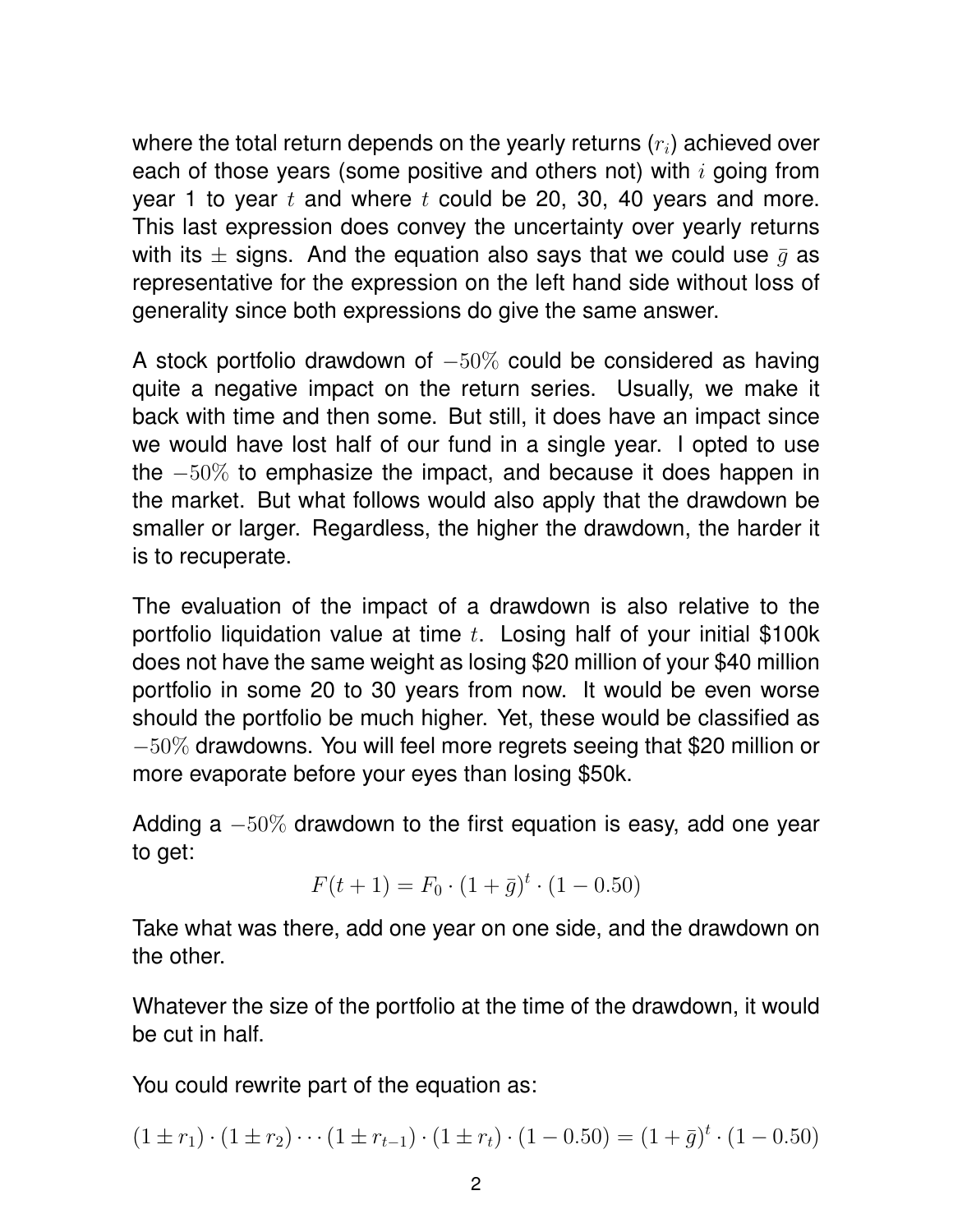The last term on the left hand side of the equation could be placed anywhere in the series and not change the overall value. This would not change the value on the right hand side either since we could extract that year and put it at the end of the series as it is expressed here.

The impact of this  $-50\%$  drawdown would reverberate for years and years after the drawdown. It would have the same effect as if going back one doubling time. That the −50% drawdown occurred in a singular year over your portfolio's lifespan, it will remain there.

You can recuperate and do even better. But you cannot make it disappear. Somehow, you will have to live with it and find ways to compensate for the loss. You lost a doubling time, and now you have to make it back. And to make back a  $-50\%$  decline, that is to break even, you need a 100% rise.



The following chart depicts a 20% CAGR curve over 20 years:

Figure 1: 50% Drawdown in Year 15

The green line has for equation:  $F(t) = F_0 \cdot (1 + \bar{g})^t$ . The blue curve uses the same equation but has a  $-50\%$  drop in year 15. The increasing spread between the two curves is entirely due to the  $-50\%$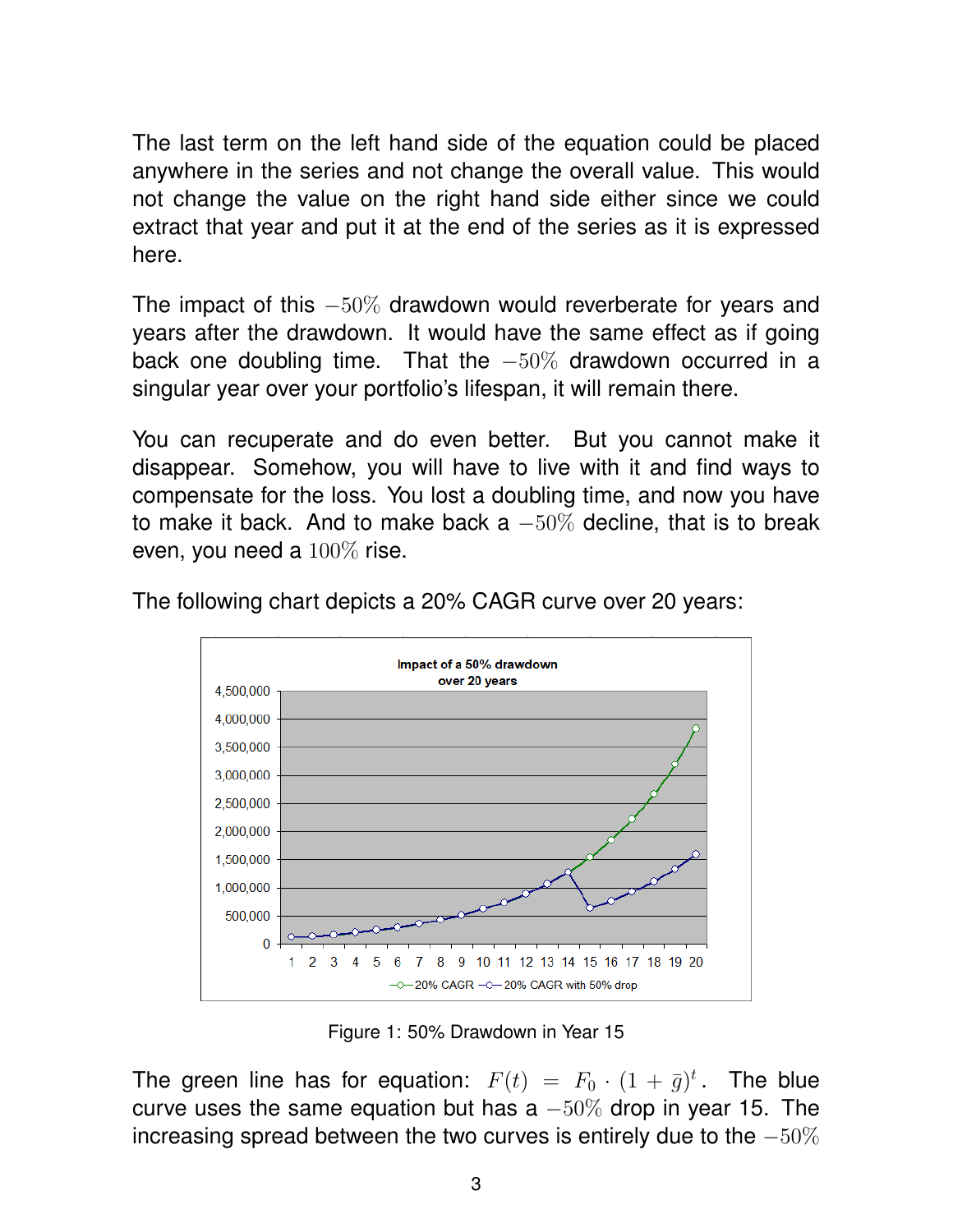drop since nothing else happened.

We do not have an immediate snapback process in the market, it does not work that way. It operates on what is done, is done.

You will have to recuperate by your own means to go back higher, and it will take time. The blue line had a single  $-50\%$  drop, all other years were performing at the 20% CAGR level just like the green line. The spread gets to be considerable since it is also growing at a 20% rate. Even on the 20<sup>th</sup> year, the blue line endpoint (year 20) is still half of the green line for the year prior (year 19).

This is to say: it does not matter in which year the  $-50\%$  drop occurred. The endpoints would be the same. That is what the equation above is saying, anyway. Here it is rearranged with the drop somewhere on the blue line.

$$
(1 \pm r_1) \cdot (1 \pm r_2) \cdots (1 - 0.50) \cdots (1 \pm r_{t-1}) \cdot (1 \pm r_t) = (1 + \bar{g})^t \cdot (1 - 0.50)
$$

The drop has quite an impact on the overall performance. The doubling time for a 20% CAGR is about 3.81 years. We can see from the picture that there is no catching up. To catch up, you will have to make it happen.

## **A View From The Long Term**

However, we are in it for the long term. And from that viewpoint, the above picture might not appear so dramatic. From the chart below, if you observe closely, you will see the −50% drop in year 15.

Notice that the spread continued to increase over those added 20 years. The −50% drop became more and more valuable as the years went by. But that spread was not in your trading account. The spread was lost due to that little dip in year 15. From the look of the chart, that little dip could represent quite a lot over time. In year 40, the loss is still half of what could have been achieved on the green line in year 39.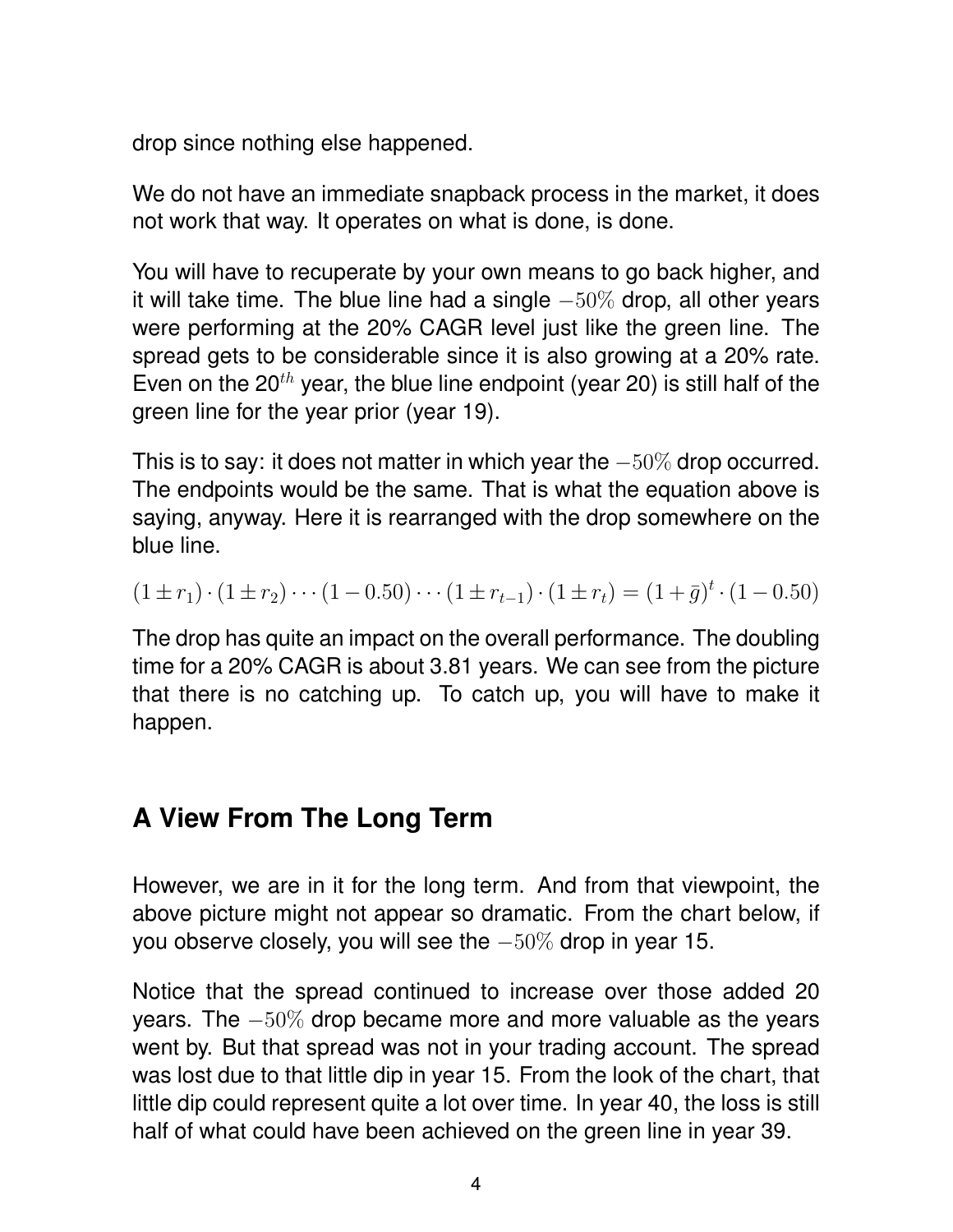

Figure 2: 50% Drawdown in Year 15 - 40 Years

The chart above can help realize the importance of reducing those drawdowns as much as possible since their impact will be felt for the duration of the portfolio if not corrected.

Sure, the lines will be more erratic than what is displayed in those charts. However, the endpoints would remain. The same logic could still be made: the drawdowns do have an impact, and they do propagate onward, they do not simply disappear.

### **The Remedy**

To remedy the situation, you could increase the CAGR after the −50% drop in order to play catch up. But there, you will need to compensate for more than the  $-50\%$  drop. You will need to also compensate for the growing spread between those two lines.

You have a corrective factor you can apply to compensate for the drawdown:  $r_i = \frac{d_i}{1 - d_i}$  $\frac{d_i}{1-d_i}$ , but it might not be enough. To compensate a  $-50\%$  drop, we need to double the portfolio value  $(1-0.50)\cdot(1+1.00)$  = 1.00.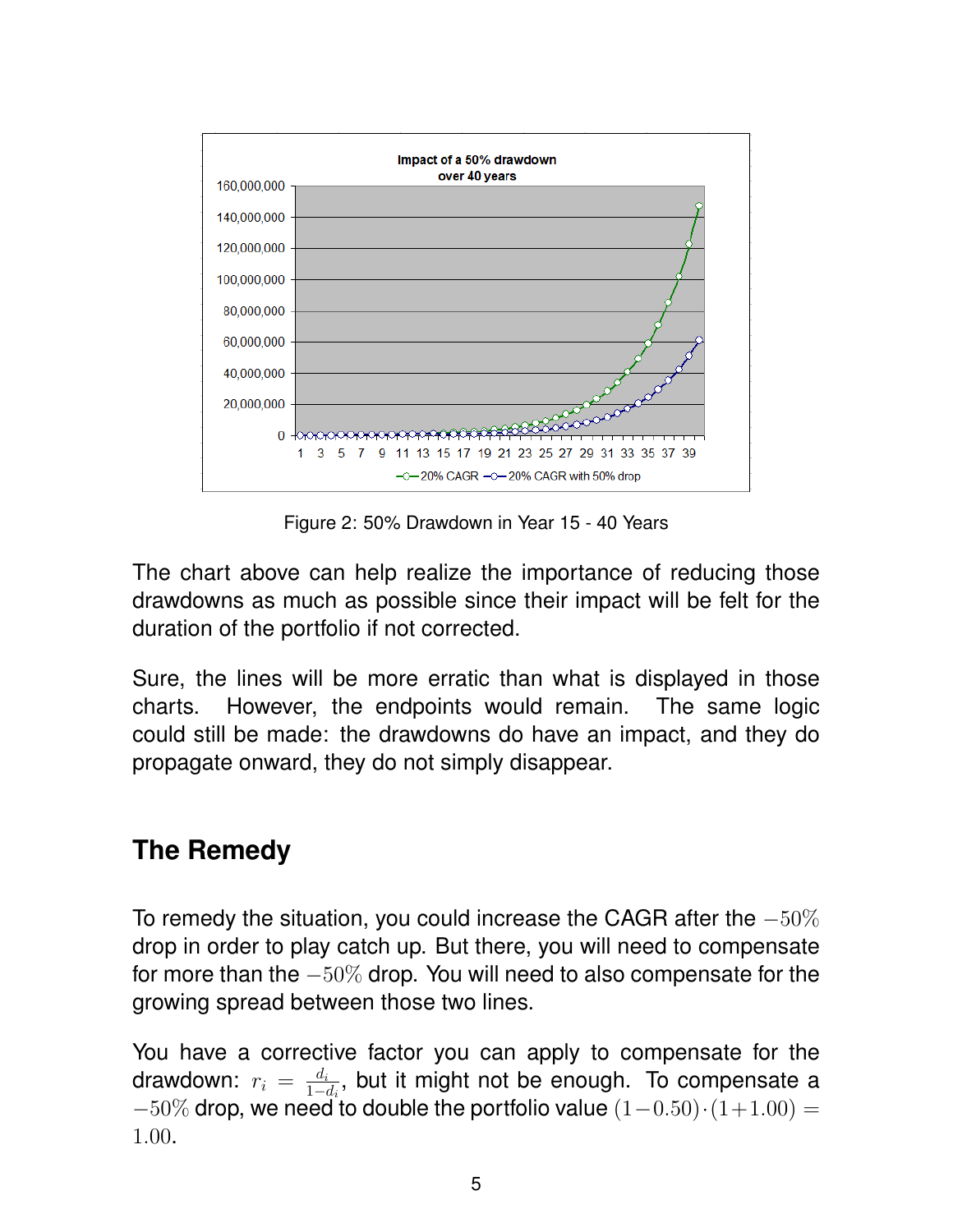However, to really compensate for the decline, you would have first to compensate for the  $-50\%$  drop which would require  $r_{16} = 1.00$ , you would need to compensate for the expected 20% gain in that year of decline, and would need to also get the 20% return for the current year. This would produce for the year after the drawdown the following sequence:

$$
F(t+2) = F_0 \cdot (1+\bar{g})^t \cdot (1-0.50) \cdot [(1+1.00) \cdot (1+0.20) \cdot (1+0.20)]
$$

This translates to a 288% rise from the low of year 15 to return the portfolio to its 20% CAGR cruising speed. You can view this as a pretty steep rise just to get back on track. Most often, as you must have observed, the comeback does not happen that way or that fast. It takes much longer than a year.

The need was not only to compensate for the  $-50\%$  decline but also for what should be considered the lost opportunity: the 20% average return on each of those 2 years. And both years were also compounding, which is what the compensating equation above is stating.



Figure 3: CAGR Rate with Drawdown in Year 15 - 40 Years

The task might look less daunting if you took more time to compensate after that −50% drawdown. Somewhere along the line, you will need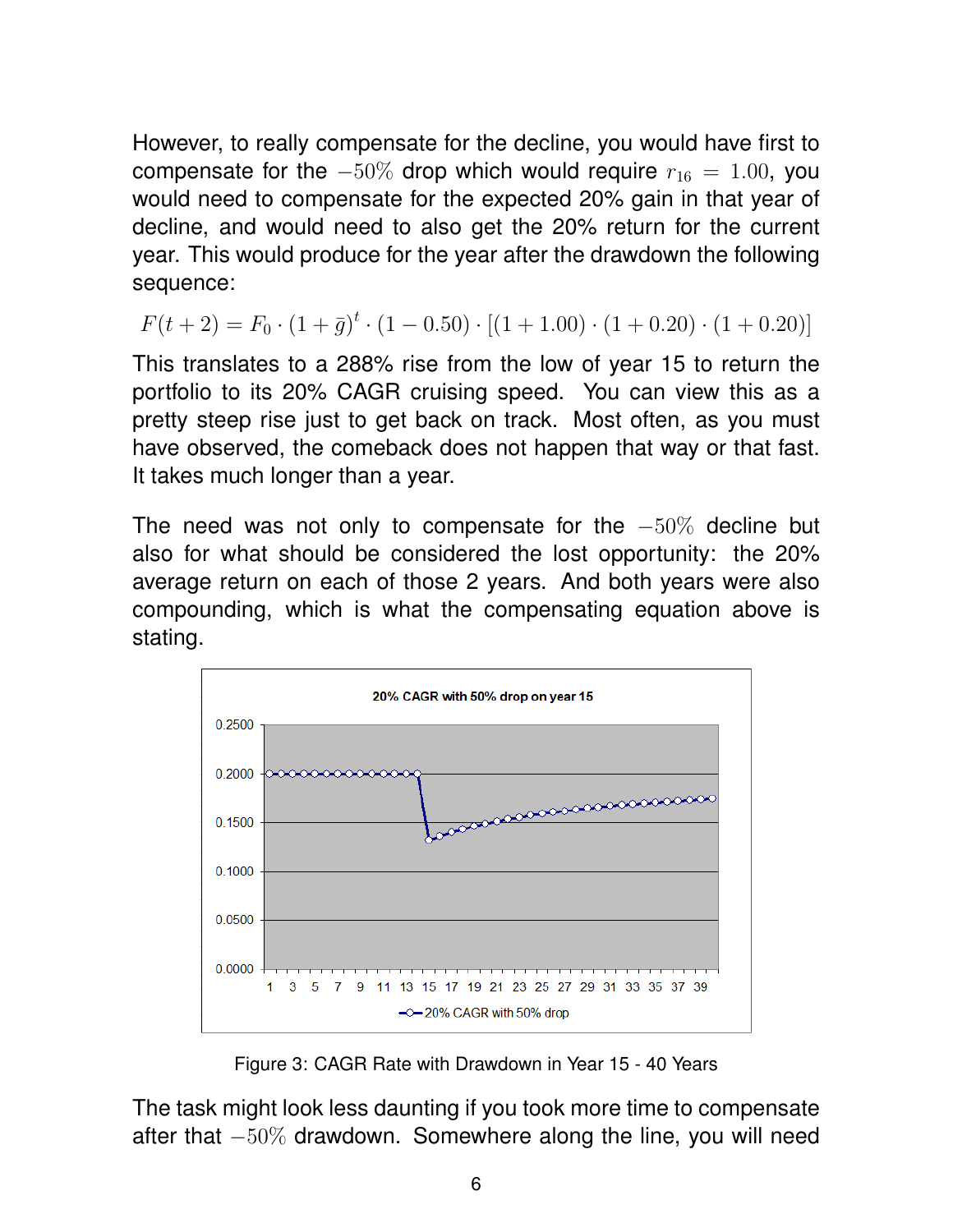a 288% on a single year, or its equivalent, to erase the impact of the −50% drop. Or, you could spread the task over many years by increasing the CAGR going forward.

If you do not correct the  $-50\%$  drawdown before year 20, then you will have an overall average CAGR of about 14.86% for those 20 years. It does not look like much but still translates into the endpoints of the first chart above.

Nonetheless, as can be seen in the above chart, after the CAGR decline, the CAGR is slowly recuperating simply by going back to its cruising speed of 20%. However, the spread, if not taken care of, will continue to expand indefinitely.

Applying the 288% correction on year 20 would look like the chart below. Once the correction is applied, the CAGR goes back to cruising at its average 20% and does reach the same endpoint in year 40.

This is to emphasize the point that it is not only bouncing back, it is recuperating what was also lost. The what should have been instead of the decline.



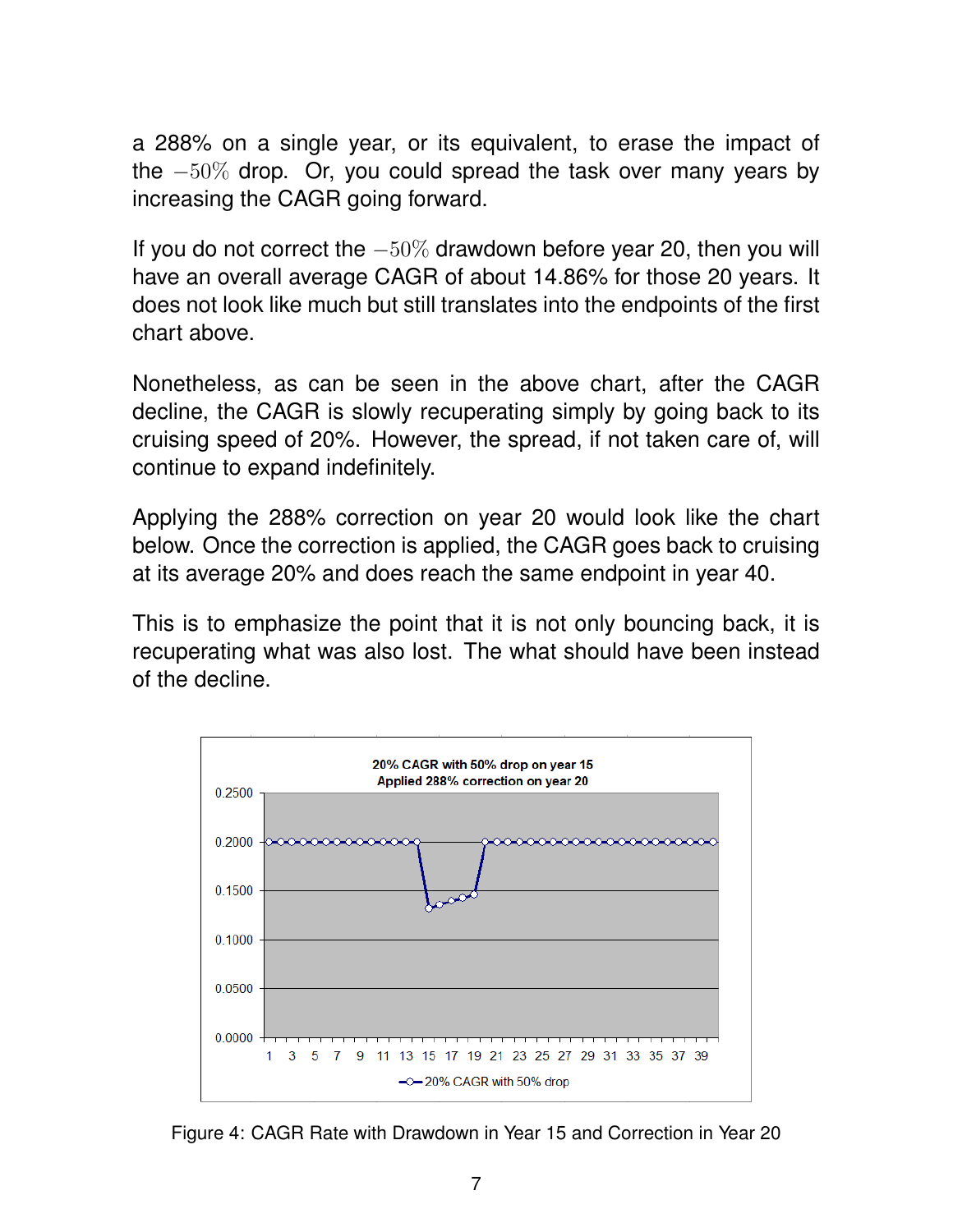To spread the recuperation over the next 15 years would require to increase the CAGR to 27.21% up to year 30. To get back on track by year 40 would need a lesser CAGR of about 24.27%. After reaching those endpoints, you could go back to your 20% CAGR cruising speed since you would have recuperated the  $-50\%$  drawdown.

If you found ways to increase your CAGR to either 27.21% or 24.27%, I would not go back to simply cruising at a 20% CAGR, I would keep on cruising at the new level. Why would you throw that added alpha away?

From hindsight, it would appear easier to simply add some protective measures to hopefully bypass most of the impact of those dreadful drawdowns.

Increasing alpha in a quasi-randomly evolving stock market is a difficult task. It can be done nonetheless but still demanding.

You have to fight for every alpha point you get. It is all about your portfolio surviving market drawdowns.

That is why we design trading programs in the first place, it is to do that job.